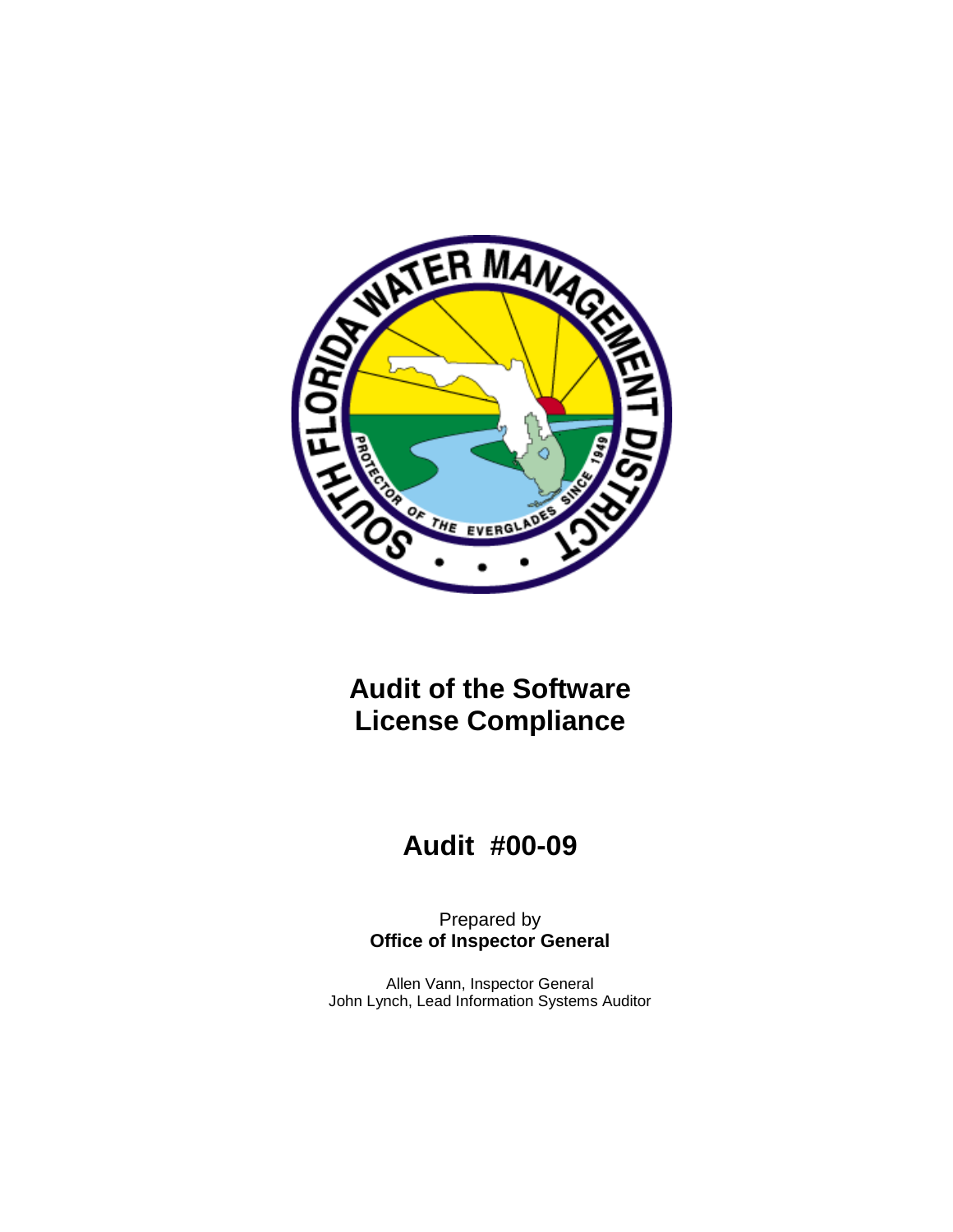## **<sup>S</sup>OUTH <sup>F</sup>LORIDA WATER <sup>M</sup>ANAGEMENT <sup>D</sup>ISTRICT\_\_\_\_\_\_\_\_\_\_\_\_\_\_\_\_\_\_\_\_**



3301 Gun Club Road, West Palm Beach, Florida 33406 • (561) 686-8800 • FL WATS 1-800-432-2045 • TDD (561) 697-2574 Mailing Address: P.O. Box 24680, West Palm Beach, FL 33416-4680 • www.sfwmd.gov

MGT 08-06F

November 17, 2000

Audit Committee Members: Mr. Mitchell W. Berger, Chairman Mr. Gerardo B. Fernandez, Member Mr. Patrick J. Gleason, Member Mr. Nicholas J. Gutierrez, Member Mr. Michael D. Minton, Member Mr. Harkley R. Thornton, Member Ms. Trudi K. Williams, Member Mr. John Fumero, Ex Officio

> Re: Final Report-Audit of the Software License Compliance, Audit #00-09

This audit was performed pursuant to the Inspector General's authority set forth in Chapter 20.055, F.S. The audit focused on assessing the District's compliance with licensing requirements for computer software used on our computers. This report was prepared by Mr. John T. Lynch, Lead Information Systems Auditor.

Sincerely,

Allen Vann Inspector General

AV/jl Enclosure

c: Frank Finch James E. Blount Jock Merriam

*GOVERNING BOARD EXECUTIVE OFFICE*

Mitchell W. Berger Patrick J. Gleason Trudi K. Williams

Michael Collins, *Chairman* Vera M. Carter Nicolas J. Gutierrez, Jr. Frank R. Finch, P.E., *Executive Director* Gerardo B. Fernandez Harkley R. Thornton James E. Blount, *Chief of Staff*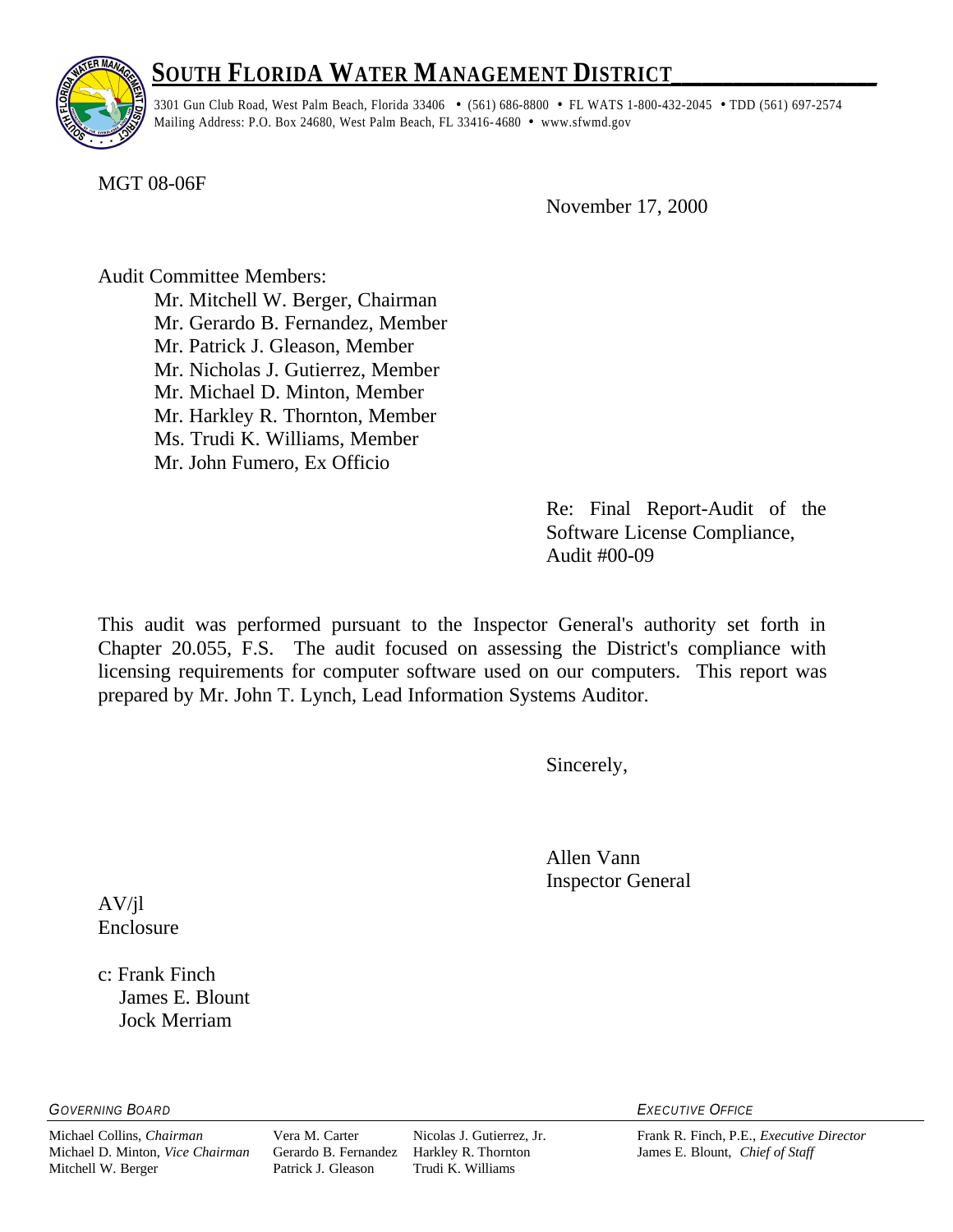## **- TABLE OF CONTENTS -**

| <b>Findings and Recommendations:</b>                                                              |
|---------------------------------------------------------------------------------------------------|
|                                                                                                   |
|                                                                                                   |
| <b>District Software Tracking</b>                                                                 |
| <b>Compliance Files Need to Be Completed</b>                                                      |
| <b>Compliance Reporting Needs To Include All</b><br>Software And Be Reconciled To AMS Records  14 |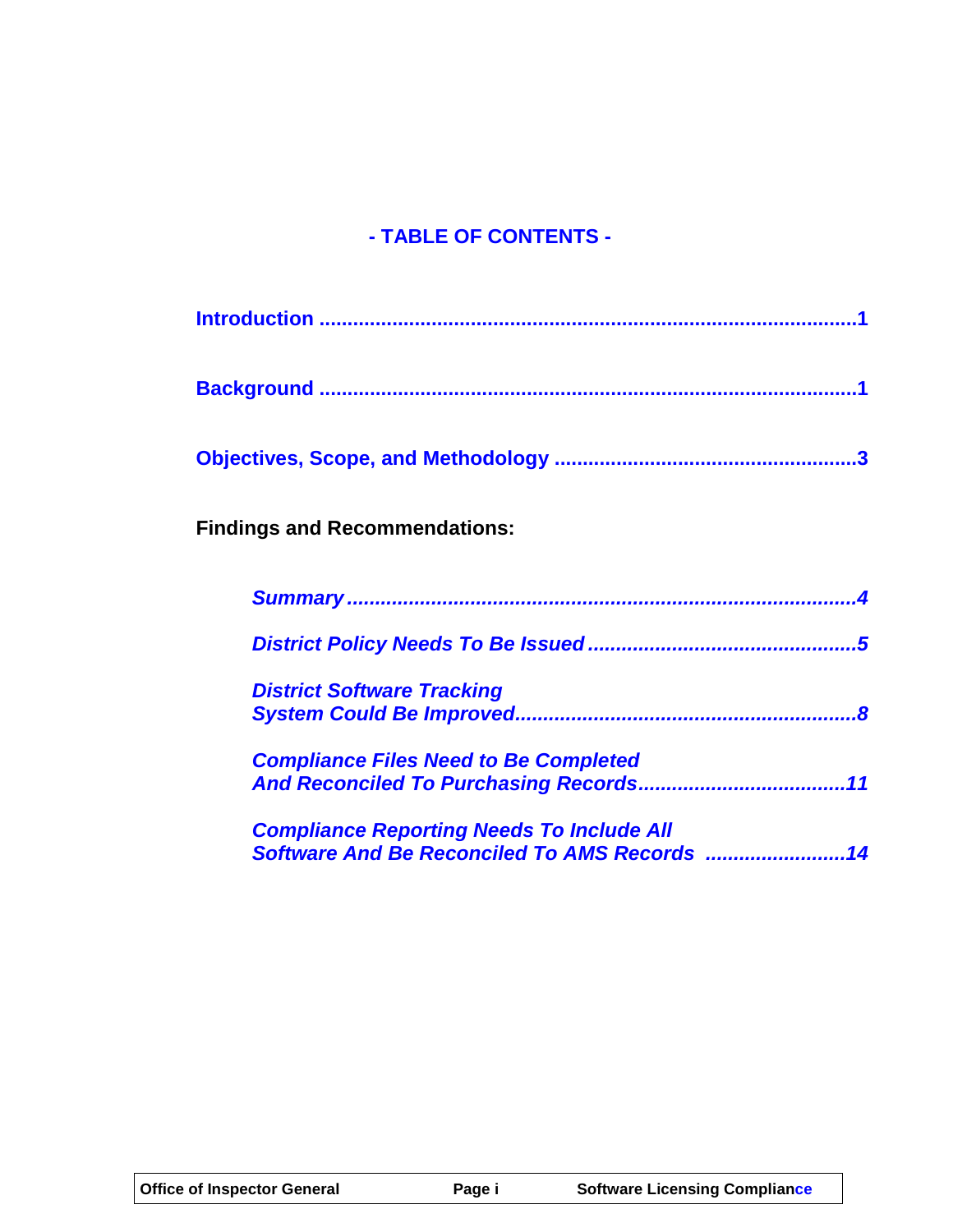#### <span id="page-3-1"></span><span id="page-3-0"></span>**INTRODUCTION**

This audit reviews the Information Technology Division's (ITD) effectiveness for controlling software usage at the District. In each of the past four fiscal years the District has budgeted over a million dollars per year for software related purchases. In Fiscal year 2001 the amount budgeted has nearly doubled. The audit was conducted pursuant to our approved annual audit plan.

## **BACKGROUND**

Over the past five years the District has budgeted almost \$7 million dollars

for computer software license fees. These funds are used to purchase computer software for the District's computers.

There are over 16,000 different executable program files representing nearly 1000 licensed software packages distributed over the District's personal computers (PC's), Unix Workstations, Unix Servers and Digital Equipment Minicomputers. Because of strict antipirating laws, records should be readily

| <b>SFWMD: Computer Software</b><br>License Fees                                                                                         |                    |  |  |  |  |
|-----------------------------------------------------------------------------------------------------------------------------------------|--------------------|--|--|--|--|
|                                                                                                                                         | Amount<br>Budgeted |  |  |  |  |
| <b>Budget Year</b>                                                                                                                      |                    |  |  |  |  |
| 1997                                                                                                                                    | \$1,096,156        |  |  |  |  |
| 1998                                                                                                                                    | 1,019,329          |  |  |  |  |
| 1999                                                                                                                                    | 1,200,487          |  |  |  |  |
| 2000                                                                                                                                    | 1,281,357          |  |  |  |  |
| 2001                                                                                                                                    | 2,227,742          |  |  |  |  |
| Total                                                                                                                                   | \$6,825,071        |  |  |  |  |
| Pocurement of Programming Services<br>for Completion of Solicitation<br>Contractual Agreements for Computer<br>Software Licensing Fees. |                    |  |  |  |  |

available to provide evidence that all software products used on District computer systems have been legally purchased, properly distributed, and managed within the limits of the license agreements for their use.

The issue of controlling & accounting for software and the avoiding the use of unlicensed (pirated) software is universal. It is a global problem for software users that can result in significant liability.

Therefore, it is incumbent upon the District, as the purchaser of licensed computer software products, to maintain control of the original software media (disks or CD-ROM) and retain proof of purchase and/or any license agreements. Computer software used on a computer where proof of purchase cannot be provided is considered an unauthorized copy or "pirated" software. Using "pirated" software can result in both civil and criminals penalties against an individual or organization that has title to the computer system.<sup>1</sup>

 $\overline{a}$ 

<sup>&</sup>lt;sup>1</sup> The BSA Guide to Software Management. Business Software Alliance. Retrieved September 2000 from the World Wide Web: http://www.bsa.org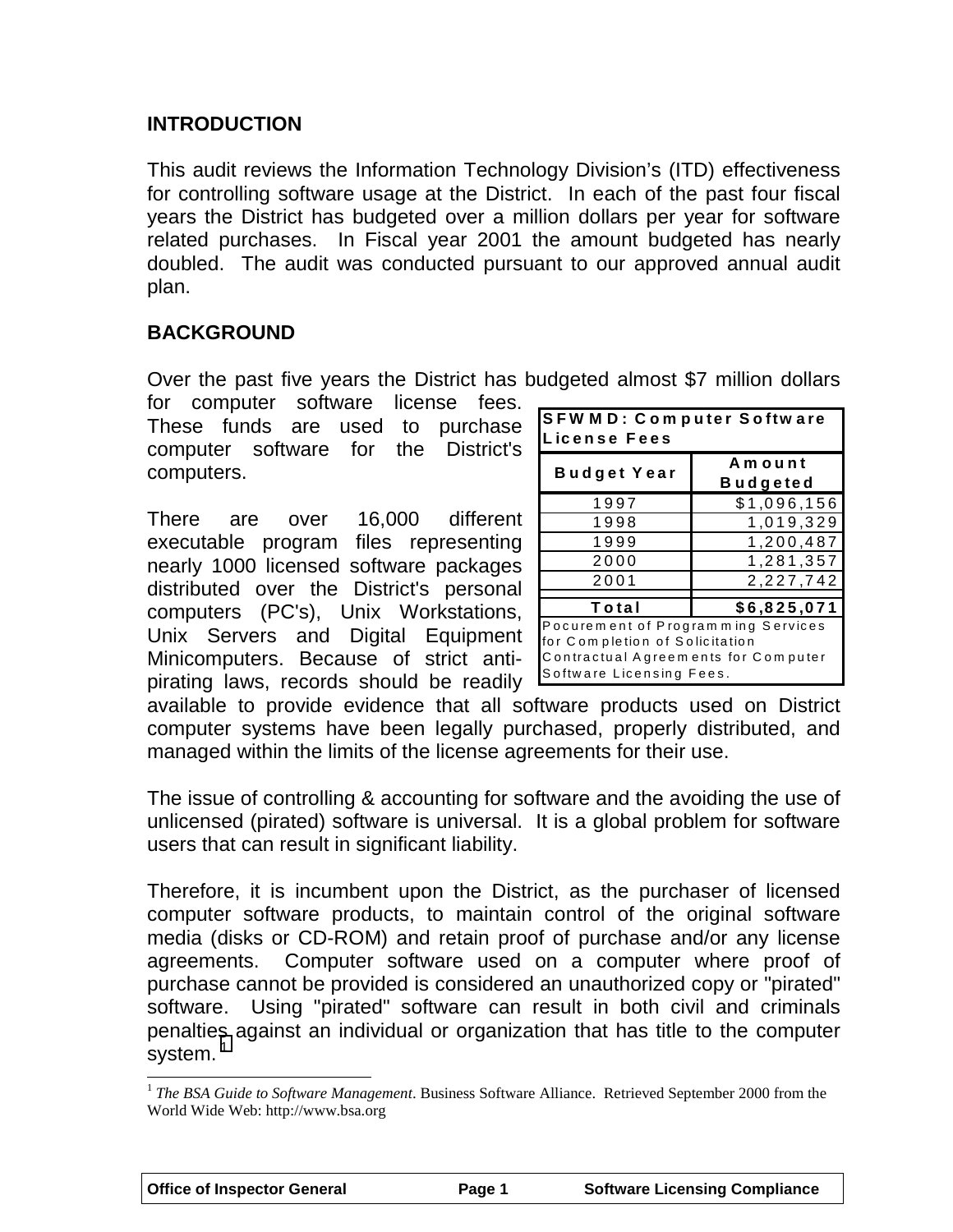Federal copyright law automatically protects software. The rights granted to the owner of a copyright are covered in the Copyright Act, Title 17 of the United States Code. The Act gives the owner of the copyright "the exclusive rights" to "reproduce the copyrighted work" and "to distribute copies ... of the copyrighted work" (Section 106). It also states that "anyone who violates any of the exclusive rights of the copyright owner ... is an infringer of the copyright" (Section 501). Several penalties for violation of copyright law are set forth in the Code. United States law allows up to 5 years in jail or fines up to \$250,000 or both for the distribution of 10 or more copies of software with a total retail value exceeding \$2,500. Software copyright owners can also bring civil action including "stop use" (injunctive relief) and "monetary awards" (damages) under current United States law.<sup>2</sup>

The District is liable for violations by its employees. Therefore, it is very important to have appropriate computer software policies, standards, guidelines, and procedures implemented and understood by all employees.

In December 1997 the Federal No Electronic Theft (NET) Act became law.

The NET Act strengthened the copyright and trademark laws, closed some loopholes in criminal copyright and trademark provisions, and provided enhanced protection of digital



It should be noted that the Act states in Title 17, section 501 that:

*''anyone" includes any State, any instrumentality of a State, and any officer or employee of a State or instrumentality of a State acting in his or her official capacity. Any State, and any such instrumentality, officer, or employee, shall be subject to the provisions of this title in the same manner and to the same extent as any non-governmental entity.*

There is no exception from the law for State government or it's employees.

 $\overline{a}$ 

<sup>2</sup> *Piracy and US Law.* Business Software Alliance. Retrieved August 2000, from the World Wide Web: http://www.nopiracy.com/swandlaw\_c.html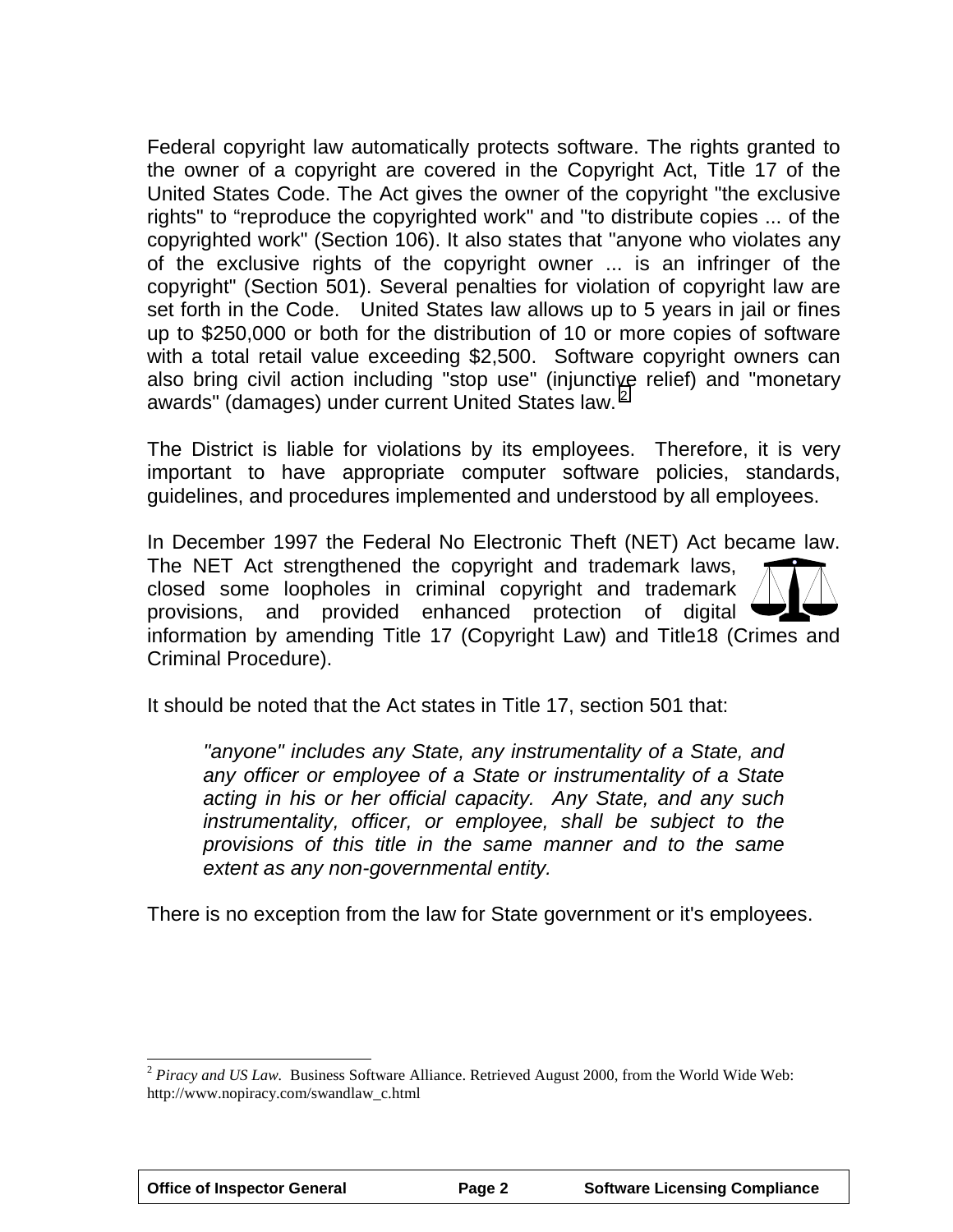### <span id="page-5-0"></span>**OBJECTIVE, SCOPE & METHODOLOGY**

The objectives of this audit were to confirm that all software used on District computers were: purchased, properly accounted for and licensed. In conducting this review the following steps were taken:

- reviewed the District's Computer Data and System Security Policy,
- reviewed current laws and regulations regarding software use and licensing,
- sampled District software records and license agreements for software currently in use,
- interviewed Information Systems personnel responsible for software purchasing and licensing,
- gained an understanding of the process of purchasing, distributing and removing of licensed software for and from District computer systems, and
- evaluated the effectiveness of Information System's use of a specialized software program in monitoring and controlling software loaded onto District computers.

Our audit was performed in accordance with "generally accepted government auditing standards" as promulgated by the Comptroller General of the United States. Fieldwork for this audit was conducted intermittently between February 2000 and September 2000.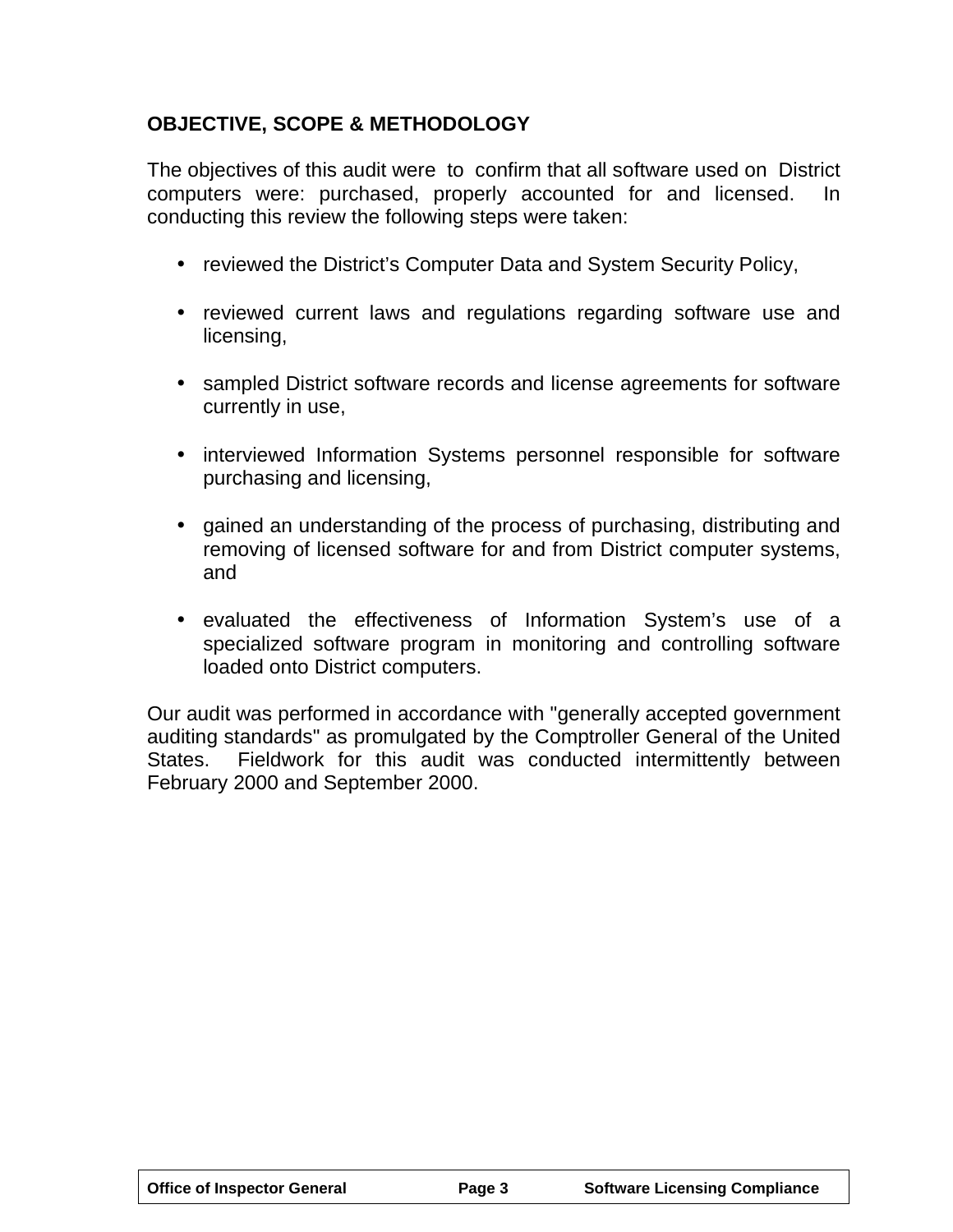### <span id="page-6-0"></span>**FINDINGS AND RECOMMENDATIONS**

#### **Summary**

In order to properly control the use of computer software, it is necessary to maintain records of purchases, license agreements, and the number of software packages in use. In February 2000, the Computer Systems and Support Department designated a staff person as "Software Compliance Associate" to accomplish this. However, because of the large number of software packages owned by the District, little progress has been made.

There are over 650 different computer programs that have been purchased/licensed just for the District's personal computers. Of these computer programs, we found that documented compliance files have been "completed" for only 43 programs. In our review of these 43 files, we found that there were:

- Inconsistencies in the number of products in use and the number purchased/licensed,
- Insufficient proof of purchase, and
- Missing copies of Licensing Agreements.

Based upon current practices, we have concluded that there is no assurance that the number of copies of software currently in use does not exceed the number of authorized copies. Similarly, individual computers are not adequately monitored to ensure that unauthorized or illegally obtained software has not been loaded onto District computers. Unauthorized copies of computer software can result in financial penalties and loss of public confidence in the District's management of its resources.

The District's current information systems policy is outdated. The approval of the replacement *draft* policy, which addresses the issue of software compliance, is overdue.

Management agreed with our recommendations and stated:

"The task of documenting what software exists on every computer and matching products with valid software licenses or purchase orders is labor intensive and may also become very costly. However, we agree that we must take immediate action to step up our efforts for bringing the District into compliance."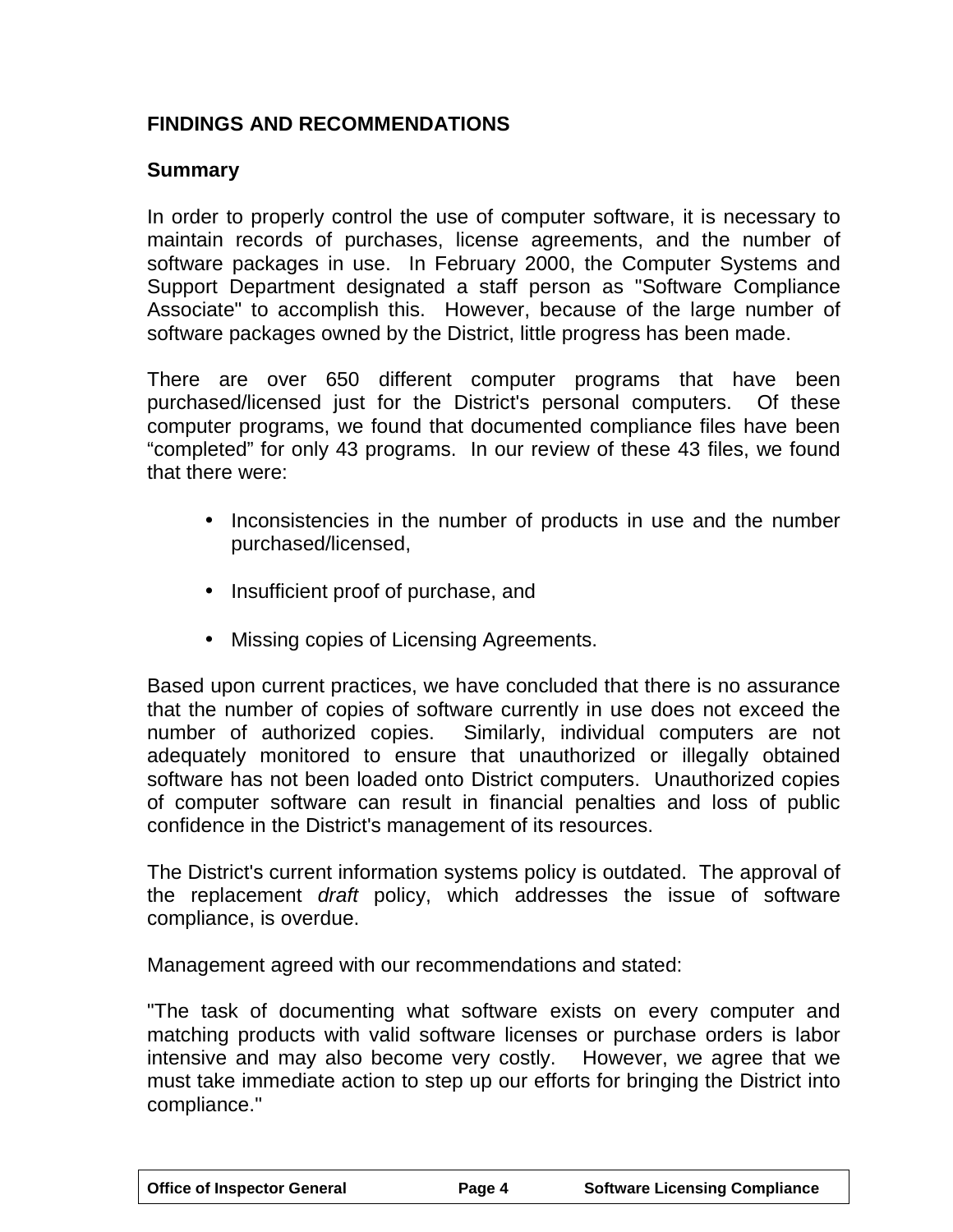#### <span id="page-7-0"></span>**Draft District Policy Needs To Be Issued**

The District policy for information technology (Computer Data and System Security, Policy #17.01000) has not been revised since the initial implementation of the policy in 1990. This policy does not address some of the current technological issues and organizational changes.



In a study prepared for the Software Business Alliance (September 1999) it was reported that 93% of the companies with a software usage policy in place feel that the policy has been effective (in "reducing or preventing software piracy"). These companies reported that the top challenges with a policy were implementation, enforcement and educating employees.<sup>3</sup>

The District has drafted a revised "information systems policy package". However, this new policy has not reached the point of final review and approval for implementation. In our 1998 *Audit of the District's Information Systems Security* (Audit #98-03), we recommended the completion and issuance of the revised policies package. While management agreed with the recommendation, the policy has still not been issued/implemented.

The proposed new draft policy consists of separate policies, standards, and guidelines that address more current issues of software usage such as:

Information Systems Security Policy:

Software shall be reviewed, evaluated and approved for scheduled installation. To prevent infection by computer viruses, employees must not use any software on Districtowned hardware not first tested and/or approved by the Information Technology Department.

Software used on District information systems shall be licensed to the District by the appropriate legal party.

Employees who knowingly copy or use software other than as authorized by the licenses owned by the District shall be subject to corrective action for theft of District property in accordance with the Corrective Action Policy (03.603). This

 $\overline{a}$ 

<sup>3</sup> *Software Management Study*. (September 1999). Yankelovich Partners for the Software Business Alliance.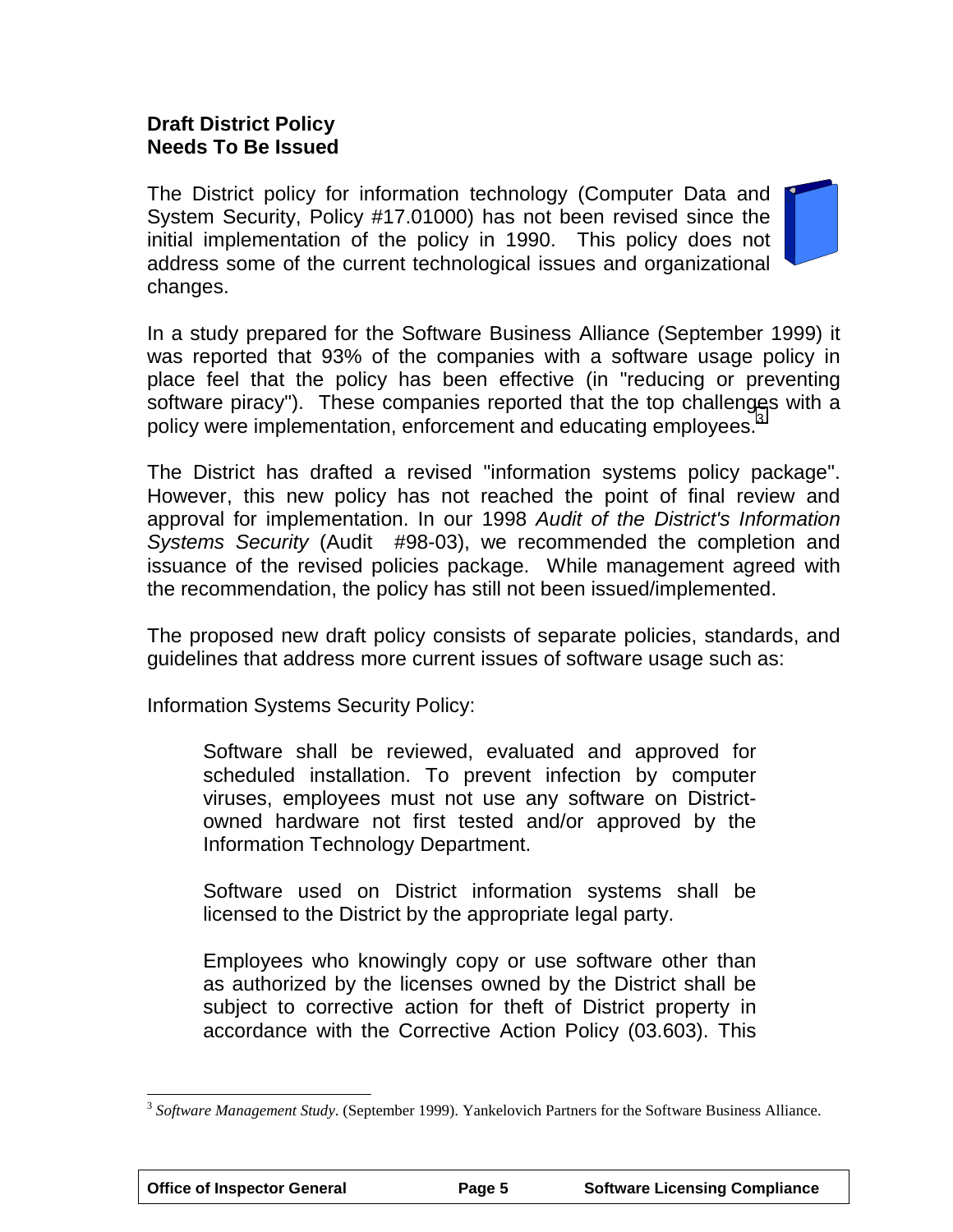includes unauthorized copying of or use of District software on District or non-District information systems.

Information Security Standards:

A user may not intentionally and knowingly use, copy or store purchased software on District computing or communicating facilities in violation of copyright laws or license agreements

Information Security Guidelines:

It is an infringement of District policy to copy proprietary software in violation of a licensing agreement.

Subsequent to issuance all District staff should be notified and trained on the new policy, standards and guidelines.

#### **Recommendations**

**1. Finalize and implement the draft information system policy, standards, and guidelines.**

**Management Response:** Management agrees with the recommendation. Our current policy is dated and should be revisited. We believe this policy should not be included as a part of the Information Technology security policy, but should be a stand-alone policy on software compliance. As such, it would fit well as part of an overall policy or standard relating to the use of District owned equipment.

The recommendation can be satisfied by creating a new software compliance policy and following proper District processes for approval and publication.

**Responsible Division:** Information Technology

**Estimated Completion Date:** December 1, 2000

**2. Educate all employees on District's computer software policy and the penalties associated with using unlicensed (pirated) copies of computer software on District computer systems.**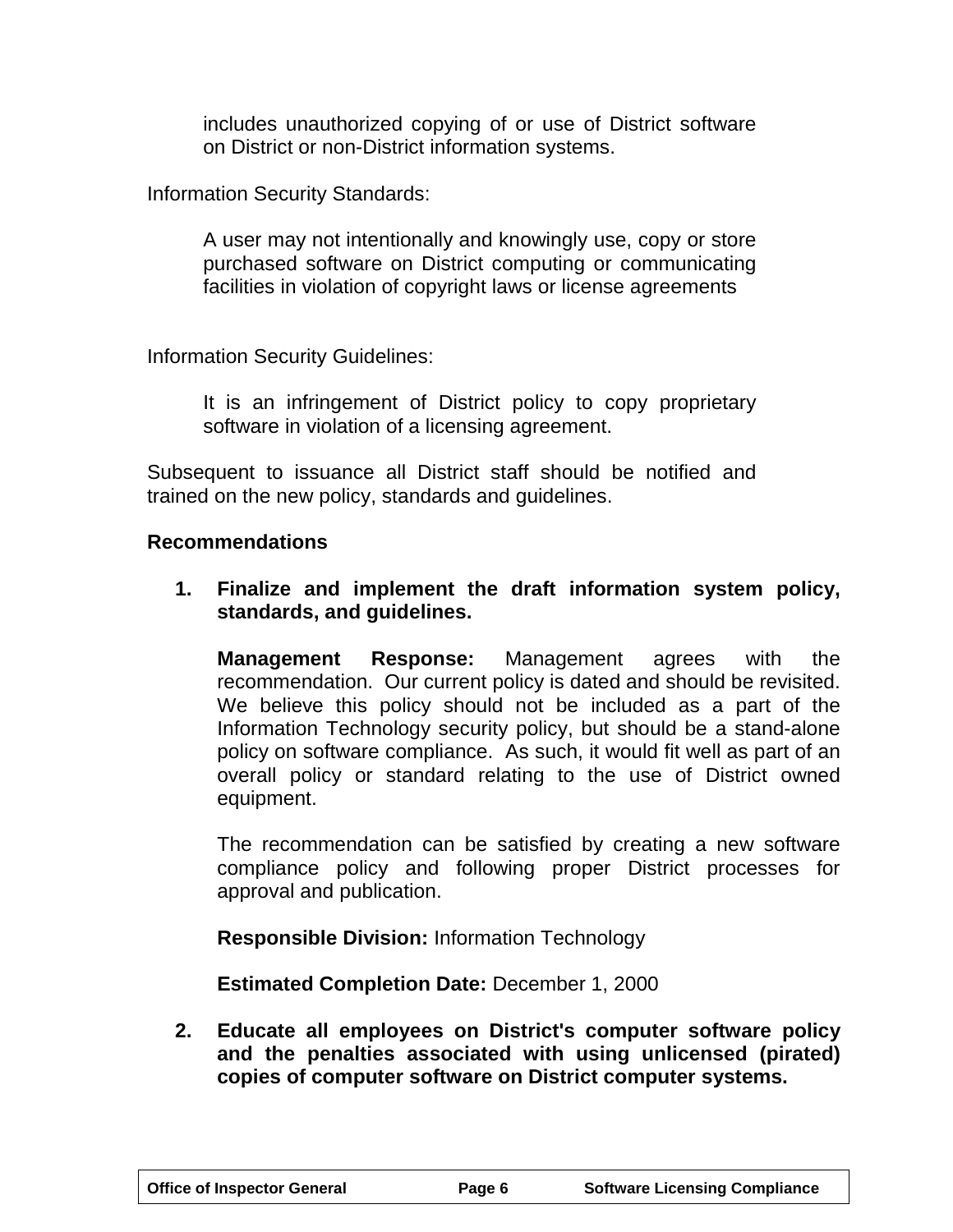**Management Response:** We fully agree this recommendation is an integral part of the software compliance effort.

We intend to satisfy this recommendation by holding a series of educational meetings for all employees to promote compliance awareness. Special sessions for Division and Department Directors will also be held focusing on their roles and responsibilities in this effort. Additional advertising methods will include pages posted on the I-Web, posters, paycheck inserts, and group e-mails.

**Responsible Division:** Information Technology

**Estimated Completion Date:** December 15, 2000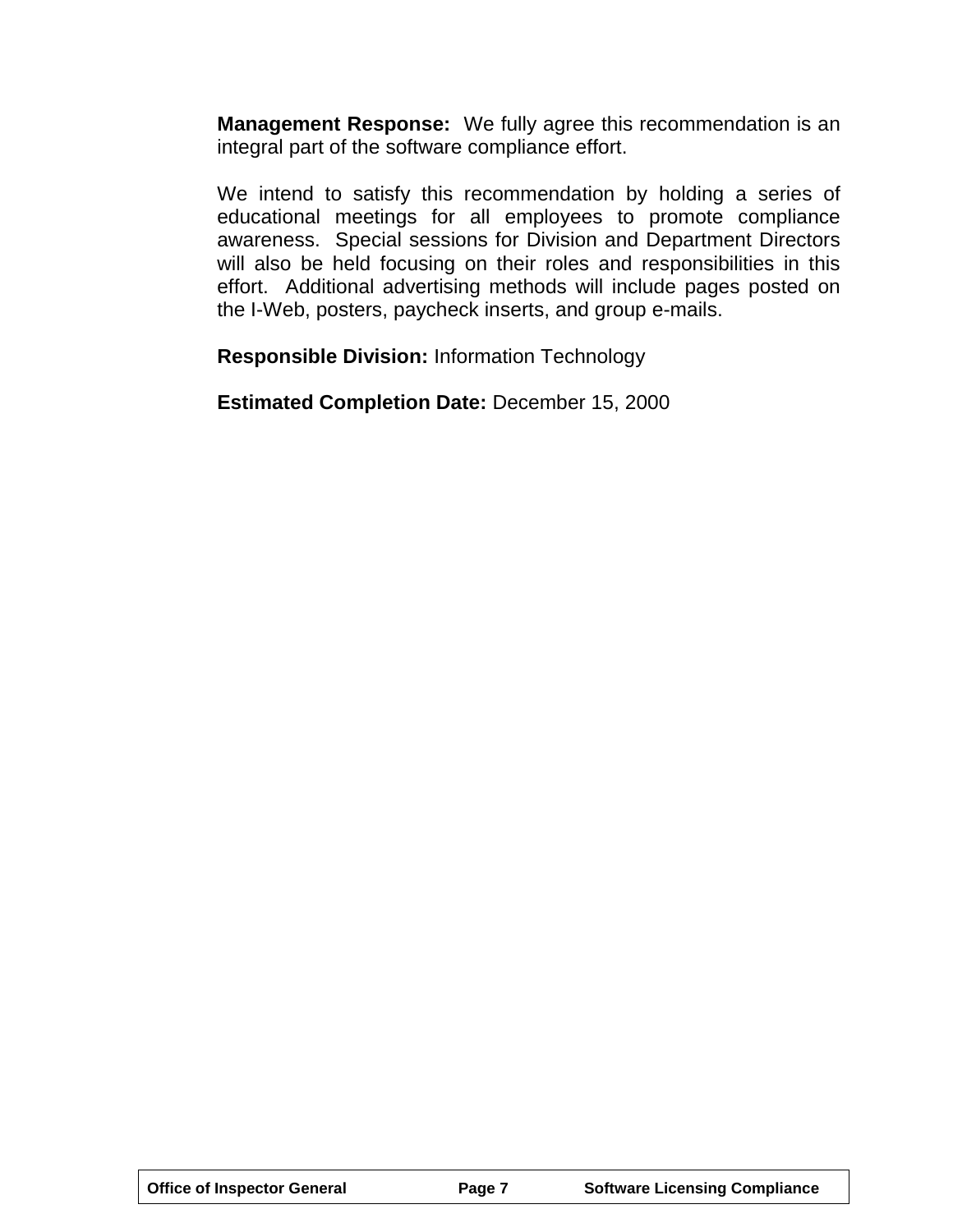#### <span id="page-10-0"></span>**District Software Tracking System Could Be Improved**

The control process for licensed software starts with the budget process.

The Fiscal Year 2001 proposed District budget for "Computer Software License Fees" is \$2.2 million.

Upon approval of the budget, Information Technology Division's Computer Systems & Support Department will initiate software procurement and compliance administration. Budget software funding is downloaded after the budget is approved into the Asset Distribution System (ADS). In addition, records are generated in this system during the year as unbudgeted software requests are approved. (See (1) in the chart to the right).

When software is received and installed the Asset distribution



records are closed and records are generated in the Asset Management System (AMS). (See (2) in the chart). The AMS is then used to track each installed software package.

The original copy of software media (CD, Disk or Tape) is kept in the ITD vault located in the B-50 building and is tracked on an electronic spreadsheet. (See (3) above). The vault is protected with a combination lock and alarm. The media files within the vault are secured in a locked cabinet.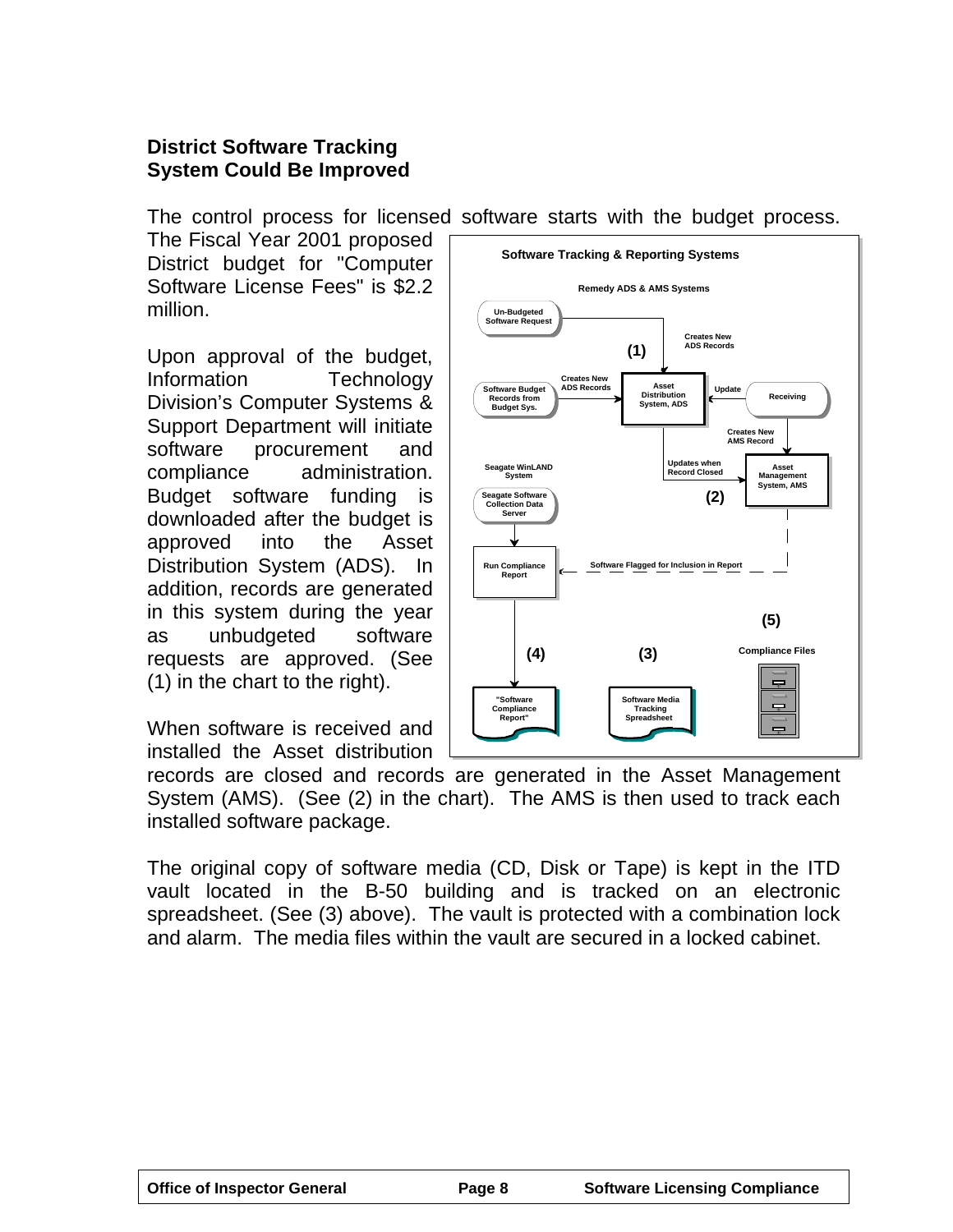The information contained in this physical inventory spreadsheet consists of:

- Product Name,
- Version,
- Number of Copies,
- Location in Vault (file #), and
- Media Type.

*The database used to manage an organization's software holdings should contain as a minimum:*

- *Software publisher, title, version and serial number,*
- *Location of where original license and original media are stored,*
- *User(s) name, contact details and location,*
- *Asset number of machine where software is loaded,*
- • *Name of installer and date of installation.<sup>4</sup>*

By combining the information on the physical inventory spreadsheet with the AMS database, the District could establish a "software holdings database" in AMS. This would provide a single source for information on the disposition of each software package and eliminate the need for the spreadsheet.

The Information Technology Division's Computer Systems & Support Department uses a separate program (WinLand by Seagate) that keeps track of software used on computers at the District. (See chart (4) on previous page). Every time a computer connected to the District's network is restarted this software tool scans the hard drive for data about all executable program (.exe) files. There are over 16,000 entries for .exe files found in the WinLand data collection file. Utilizing this data, the WinLand program can generate reports about the name, location, and the quantity of program files found on each users system.

A hard copy of the actual purchase order, license agreements and registration cards for each software product should be kept in the compliance files that are currently under development. (See chart (5) on previous page). The "hard copy" file should be cross-referenced to the AMS database.

 $\overline{a}$ 4 Silltow, John. (1999). *Software Management Processes*. Retrieved September 1999 from the World Wide Web: http://www.itaudit.org/forum/software/f217so.html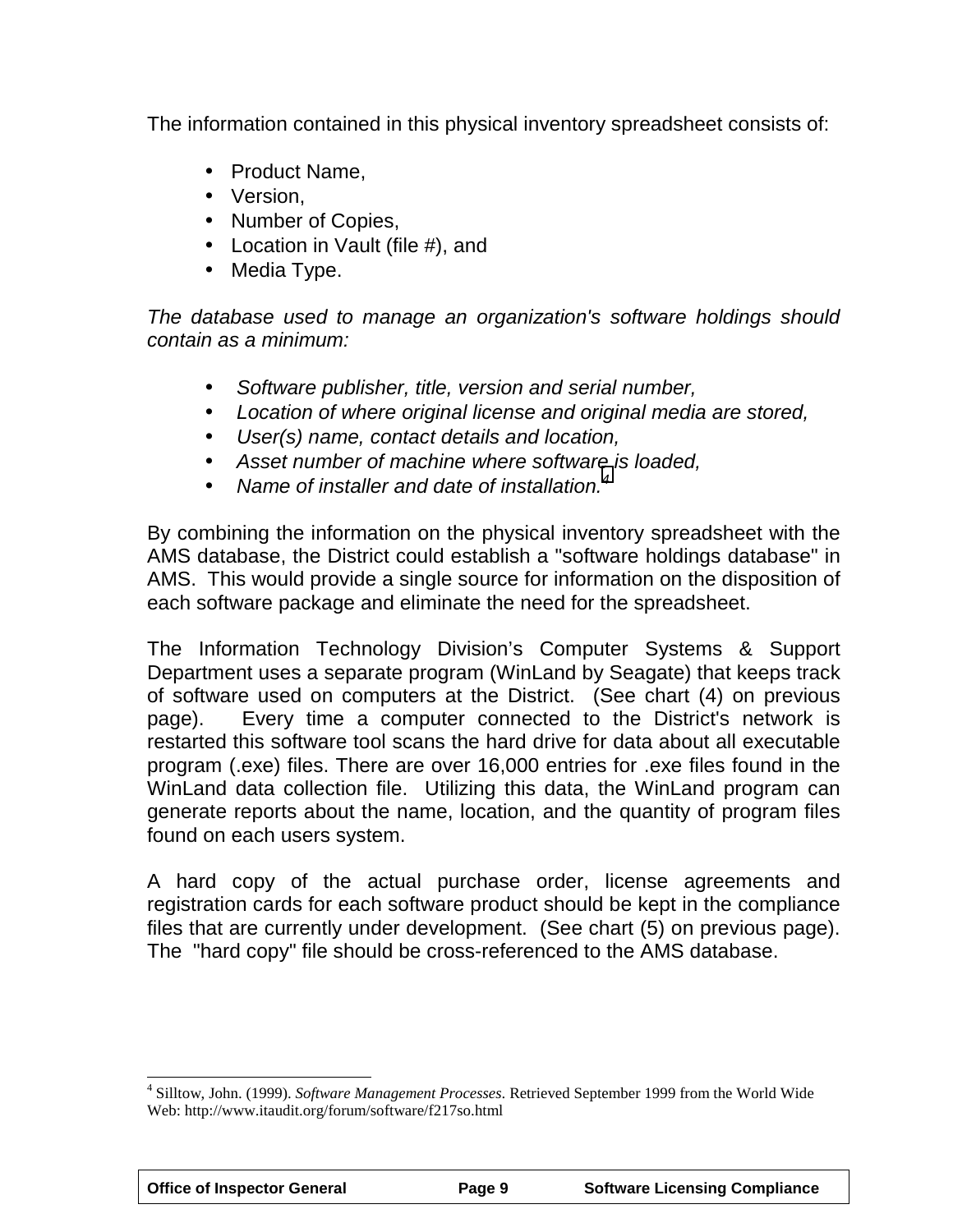#### **Recommendations**

#### **3. Information on tracking the location of the original copy(ies) of the software media should be incorporated in the AMS database.**

**Management Response:** Management agrees with this recommendation. The Asset Management database will be modified to record the location of the original software media and to track the destruction of excess originals.

Every attempt will be made to capture past information and update records. However, because of prior purchasing decentralization throughout the District, complete historical reconciliation may not be available. Discrepancies in the reconciliation will be dealt with appropriately**.**

**Responsible Division:** Information Technology

**Estimated completion date:**December 15, 2000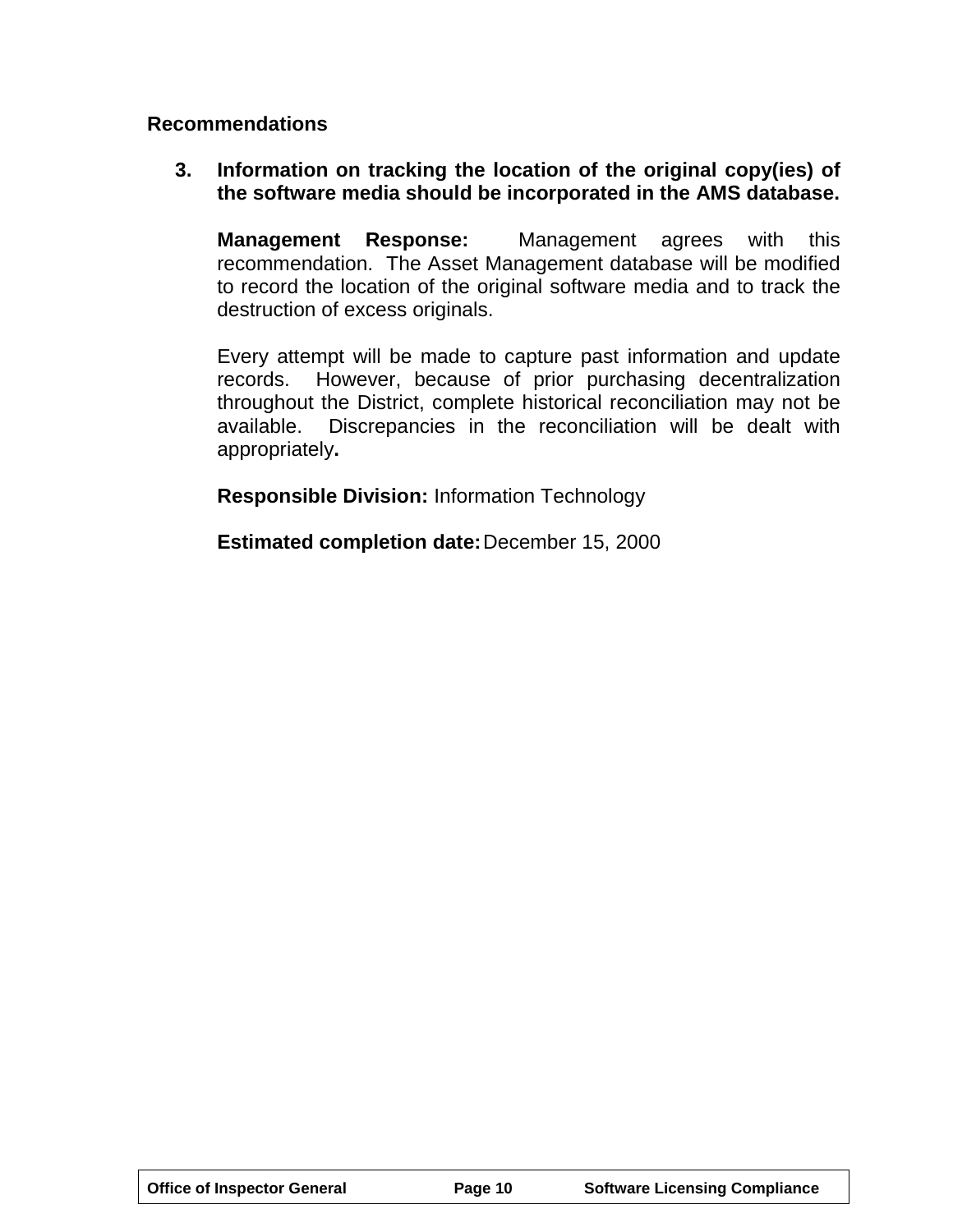#### <span id="page-13-0"></span>**Compliance Files Need to Be Completed And Reconciled To Purchasing Records**

**SOFTWARE COMPLIANCE** Software Compliance is responsible for receiving, recording and maintaining all District software media and records. This group installs and configures software to be compatible with District specific infrastructure. They design and develop necessary software compliance reports utilizing a proprietary Boolean query language. In addition to this they also, create and modify records in the District's Asset Management Database. **SERVICES** • Design and development of software compliance reports. • Install, configure, and test for software upgrades on Client PC's. • Install, configure, and test new software packages on Client PC's. • Maintain media to ESD and HVAC industry standards & procedures. • Provide ad hoc reports to aid decision-making software purchases & upgrades. • Provide routine reports for software upgrades. • Track and monitor all District installed software using polling software **EMPLOYEES** • Contact: Kim Teel Service Employees **Source: District IWEB page Computer Systems & Support** A project was initiated in February 2000 with the establishment of a "Computer Compliance Associate" position in the Computer Systems and Support Department to inventory the software packages that have been loaded on all District computer systems. This includes Personal Computers (PC), Unix Workstations (UNIX), Macintosh Computers (Mac), and the Digital Equipment Corporation (DEC) systems. There are more than 650 software packages for the PC's

alone. Work has not started on UNIX and MAC software. Only forty-three compliance files have been completed to date.

We reviewed the 43 "completed" compliance files for PC software. In our review we looked for (a) *proof of purchase* and (b) a *copy of the software license*. Proof of purchase could be a purchase order, procurement card receipt, registration card with serial number, or a letter from the vendor stating the number of copies licensed to the District. The software license should be a copy of the actual license

agreement that states the conditions and terms of use for the particular software package. This agreement could be in the form of an *individual*, *floating*, *concurrent*, or *site* license.

The review of the 43 "completed" compliance files revealed the following:

• There are 19 cases (44%) where the number of reported software packages supported by actual *proof of purchase* does not agree with the receipts found in the file. Of these 16 are overstated and 3 are understated.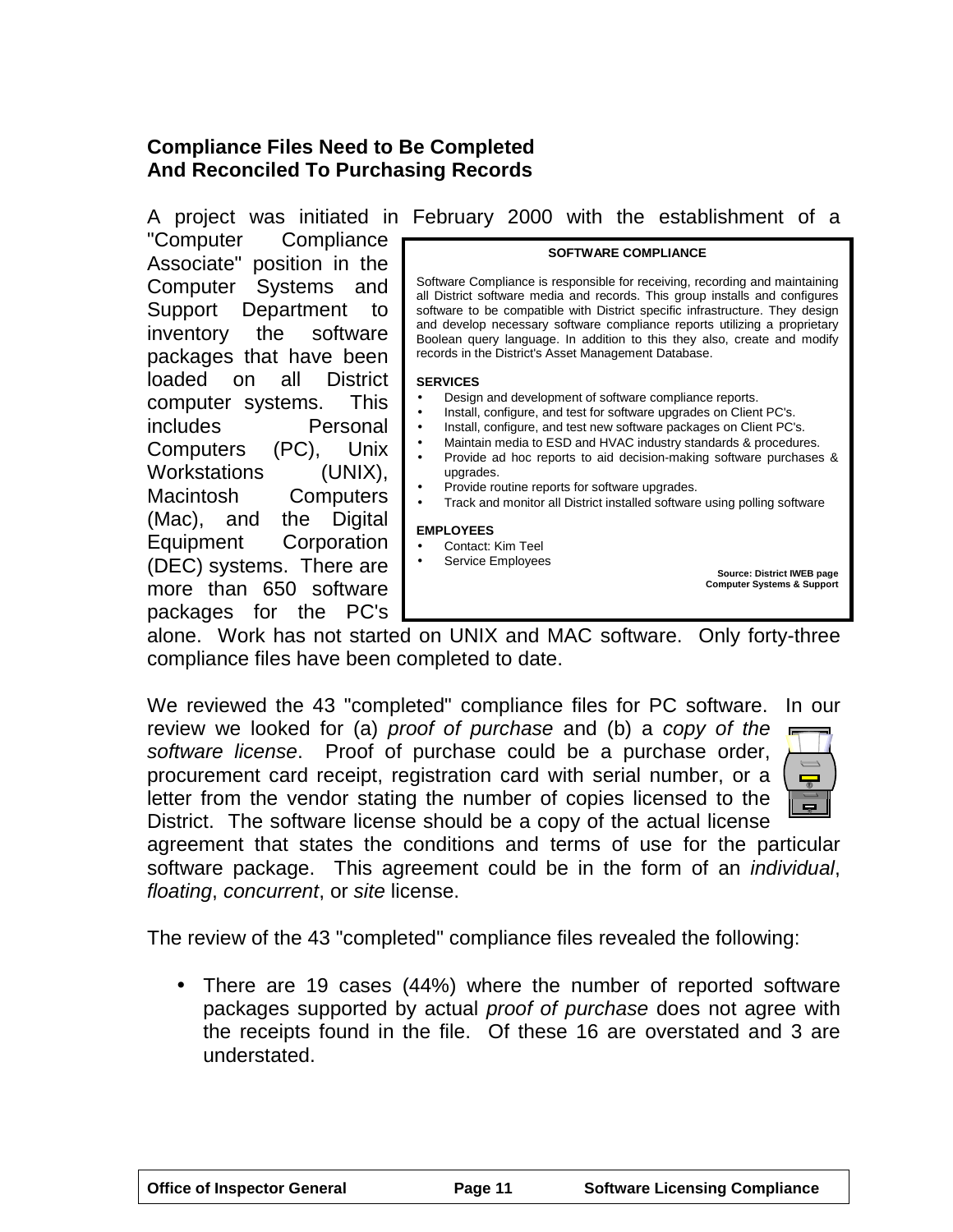- There are 10 cases (23%) where the quantity reported in use exceeds the number of software packages reported as purchased in the file.
- There are 24 files (56%) that do not contain *a copy of the software license agreement*.

#### **Recommendations**

**4. Compliance files must contain adequate documentation to support the current use of software on District computers.**

**Management Response:** Management agrees with the recommendation. According to the Certified Software Manager Course Manual produced by the Software Publishers Association, Section 5, page 5-2:

"SPA considers a software application unauthorized if ownership cannot be substantiated with documentation that proves proper license. Documentation may include the following:

 Dated invoices, purchase orders, and/or receipts showing the product(s) and quantity purchased; or

 Dated software or hardware reseller reports itemizing the products(s) and quantity purchased"

Based on this information, being able to produce the purchase orders for specific software packages is sufficient proof of license compliance.

We will make every attempt to locate license agreements or purchase orders and take appropriate action for any software copies that documentation cannot be found.

Purchase order information for each software package received will be logged in the Remedy system (automatically updating the Asset Management System) enabling us to produce a listing of purchase orders for a specific product upon request.

**Responsible Division:** Information Technology

**Estimated Completion Date:** June 1, 2001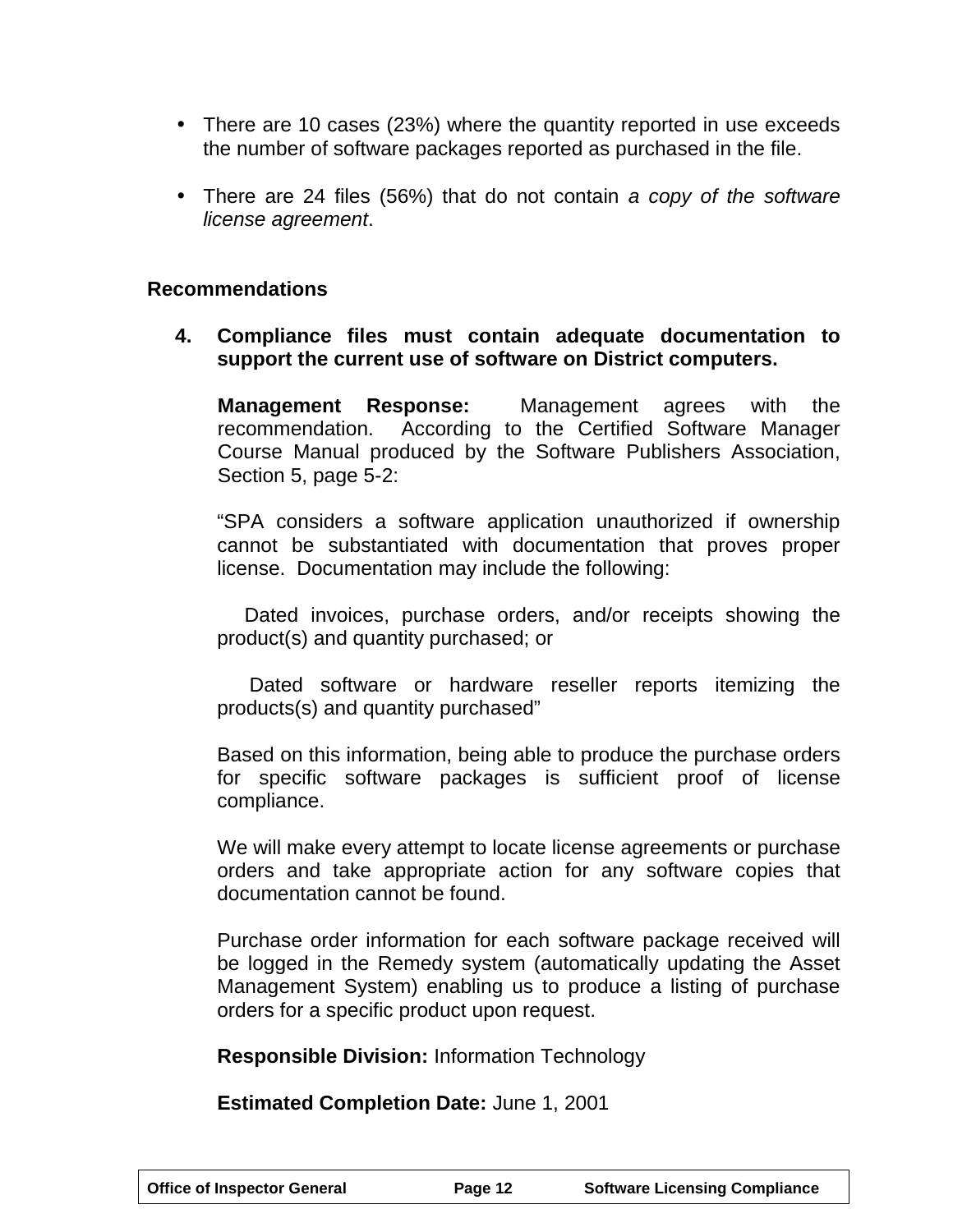**5. Starting with all newly purchased software, compliance files for all District software needs to be maintained and reconciled against the Asset Management System (AMS) and Software Compliance Reports.**

**Management Response:** Management agrees with the recommendation. All newly purchased software is currently being recorded in the Asset Management System. From the Asset Management System we are able to produce a list of purchase order numbers for any specific software package. Copies of the listed purchase orders can be produced and will serve as proof of purchase according to the Software Publisher's Association (SPA).

It is our intent to modify the current software compliance report to improve accuracy. The current reconciliation process will be reviewed for improvements and changes implemented immediately.

**Responsible Division:** Information Technology

**Estimated Completion Date:** December 15, 2000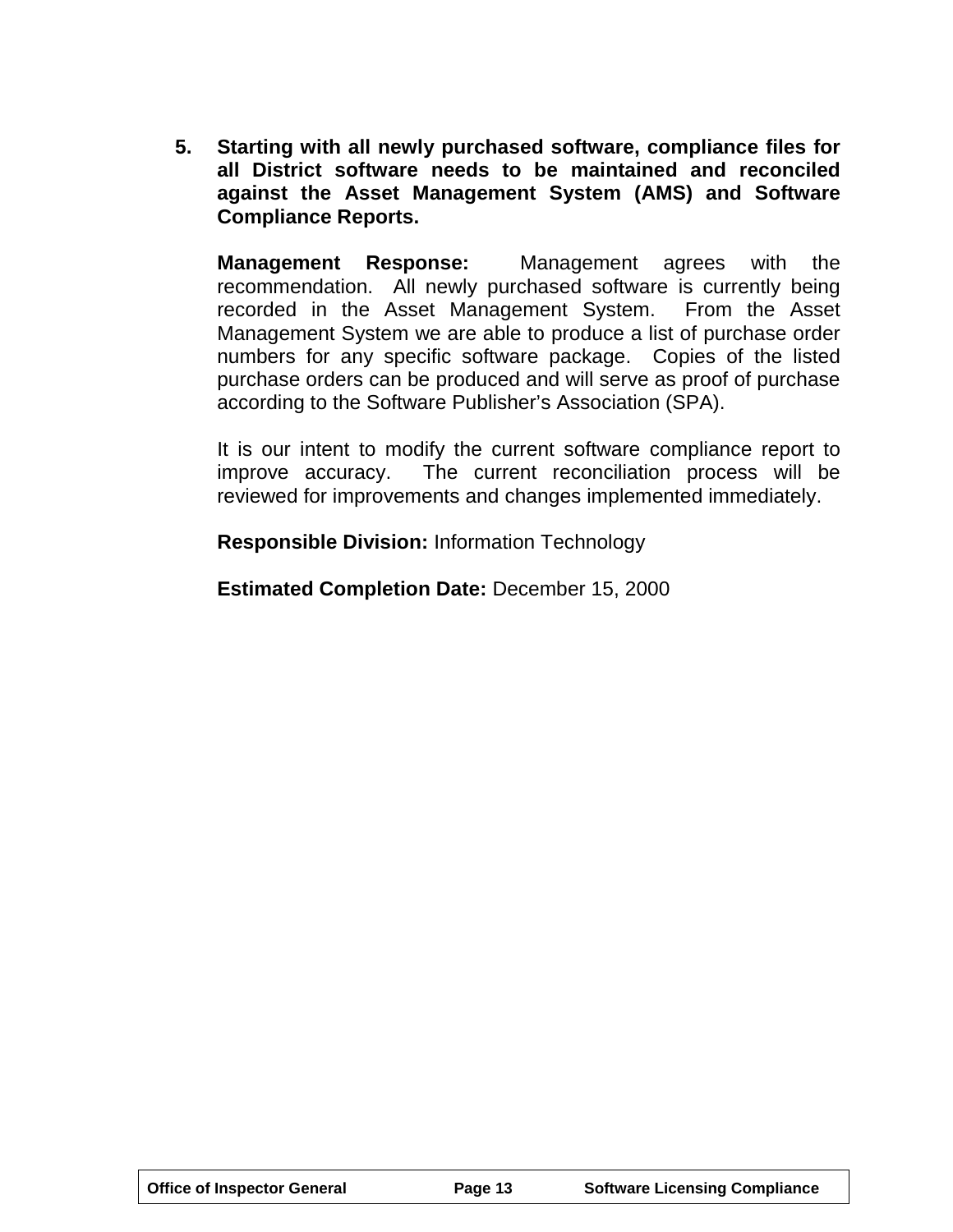#### <span id="page-16-0"></span>**Compliance Reporting Needs to Include All Software And Be Reconciled to AMS Records**

It is important to collect software compliance information and report any

violations on a regular basis.

Currently a compliance report is generated using the data collected by the WinLAND monitoring program and the Remedy Asset Management System (AMS) database. Only the information for the 43 "completed" software packages was flagged in AMS for inclusion in Software Compliance Report.

|                                    | <b>Yester</b><br>-  | AMS<br>License<br><b>Sheka</b> | Seagate<br>Stanned<br>Data | Server<br>Based<br>Licenses | Tetal<br>Software<br>la Use | <b>Difference</b>    | Community            |  |
|------------------------------------|---------------------|--------------------------------|----------------------------|-----------------------------|-----------------------------|----------------------|----------------------|--|
| <b>FIREWORKS</b>                   | ×<br>$\bar{z}$<br>Þ | $+1$<br><b>STATISTICS</b>      | 18.5<br>45<br>÷            |                             | $\lambda$<br>48             | 46                   |                      |  |
| FIREWORKS.                         | x                   | 3.500<br>$-10$<br>œ.           | V.<br>放                    |                             | ÷.<br>3á                    | v<br>а<br>x          |                      |  |
| <b>FRAMEMAKER</b>                  | 35                  | $\overline{a}$                 | $\pi$                      |                             | TI.                         | 焕                    |                      |  |
| <b>RELHTFAX</b>                    | 13                  | <b>SITE</b>                    | 韭                          |                             | $\overline{\mathbf{u}}$     | ٠                    | Server Based License |  |
| EXCEED                             | 63                  | s.                             | ×                          |                             | r.                          | $\ddot{\phantom{1}}$ |                      |  |
| <b>INFORMAY</b>                    | 33                  | NERVER                         | x                          |                             | ×                           | ٠                    |                      |  |
| ٠<br><b>KERST</b>                  |                     | ı.                             | $\ddot{\phantom{a}}$       |                             | ٠                           | ×                    |                      |  |
| <b>MAGNERYAN</b>                   | 4.4                 | k                              | ł                          |                             | ×                           | ٠                    |                      |  |
| <b>STATISTICS</b><br><b>ACCRRS</b> | <b>VT</b>           | 387                            | 1H                         | 34                          | 168                         | Ab.                  |                      |  |
| NETSCAPE                           | 101                 |                                | ï                          |                             | ×                           | a                    |                      |  |
| NEEMCAPE.                          | 2,88,01             |                                | ź.                         |                             | x                           | ä,                   |                      |  |

Our review of the compliance report for these 43 software packages revealed the following:

- 9 software packages (21%) were found to be in use where the quantity being used exceeds the number of copies reported by the AMS system.
- 21 differences (49%) were found in the number of copies reported in the AMS system and the number of copies reported in the compliance files. Of these AMS overstated 11 and understated 10.
- 13 software packages (30%) are currently in use where the number of packages being used exceeds the number of receipts found.

These 43 files for PC software compliance only represent a fraction of the nearly 1,000 software packages loaded on the District's PC's, Unix Workstations, Unix Servers, and DEC minicomputers. There are hundreds of software packages whose program files (.exe) have been scanned and reported on the WinLand server that have not been reviewed. Some of these software packages could be unlicensed.